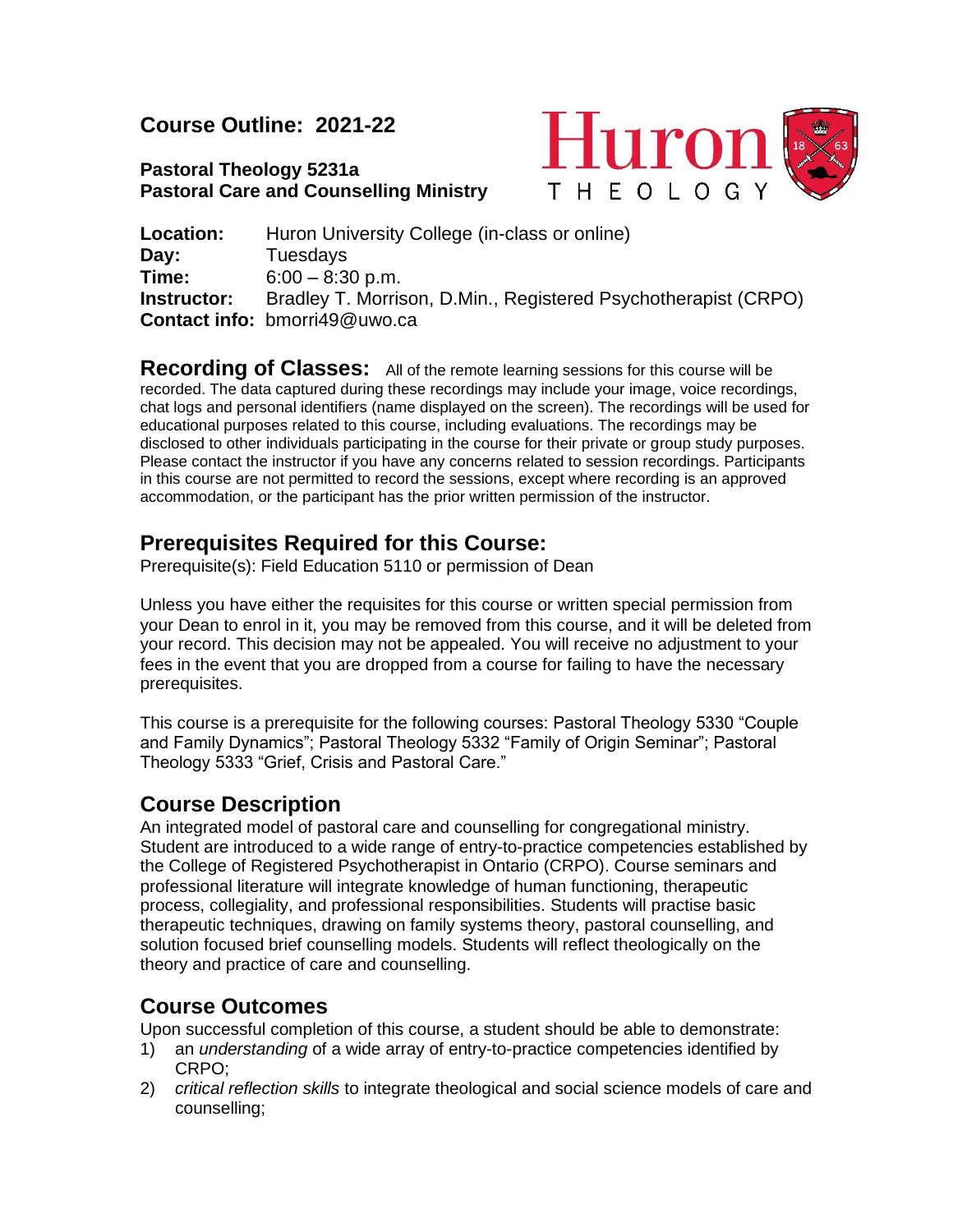- 3) *attitudes, habits and character* needed for mature congregational pastoral care and counselling;
- 4) *practise skills* for basic pastoral care and counselling competencies.

# **Course Materials**

- 1) **OWL-Sakai.** Students are required to have access to an adequate computer and internet connection to access the online OWL course site and Zoom. Students are responsible for monitoring class notices related to assignments and class cancellations. Students should use the OWL messaging tool (rather than the instructor's UWO email address) for all electronic course communication with the instructor.
- 2) **Readings.** Students are required to read course texts prior to each class (see course schedule below). Most required course texts are available in the custom course book through the Western Bookstore. Remaining texts are available through the OWL course site. Required course texts include:

Amer, Mona M.; & Jalal, Baland. (2012). Counseling Muslims: Handbook of mental health issues and interventions. New York: Routledge.

• "Chapter 6: Individual psychotherapy/counseling: Psychodynamic, cognitivebehavioral, and humanistic-experiential models" (pp. 87-117)

Capps, Donald; & Fowler, Gene. (2001). *The pastoral care case: Learning about care in congregations.* St. Louis, MI: Chalice Press.

- "Identifying the facts of the pastoral care case" (pp. 57-62)
- Fortune, Marie & Poling, James. (1994). *Sexual abuse by clergy: A crisis for the church*. Journal of Pastoral Care Publications / Wipf & Stock.
	- "Chapter 1: When sex invades the ministerial relationship," (pp. 3-14)

Fortune, Marie et al. (1992). *Clergy misconduct: Sexual abuse in the ministerial relationship.* The Centre for the Prevention of Sexual and Domestic Violence.

- "Ethical analysis: Summary" and "Vulnerability or risk" (pp. 50-52)
- "Preserving boundaries in the ministerial relationship: Individual, personal and professional health" (pp. 54-59)

Friedman, Edwin H. (1985). *Generation to generation: Family process in church and synagogue*. New York: The Guilford Press.

- "Family systems theory: Five basic concepts" (pp. 19-39)
- "Understanding family process" (pp. 40-64)

McGoldrick, Monica; Gerson, Randy; & Petry, Sueli. (2020). *Genograms:* 

*Assessment and treatment*. Fourth Editions. New York: W.W. Norton & Company.

• "5: Exploring Family Constellations with Genograms" (pp. 152-173)

Morrison, Bradley T. (2010). A. Meier & M. Rovers (Eds.), *The helping relationship: Healing and change in community context*, Ottawa: University of Ottawa Press.

• "The pastorate as helping relationship" (pp. 220-234)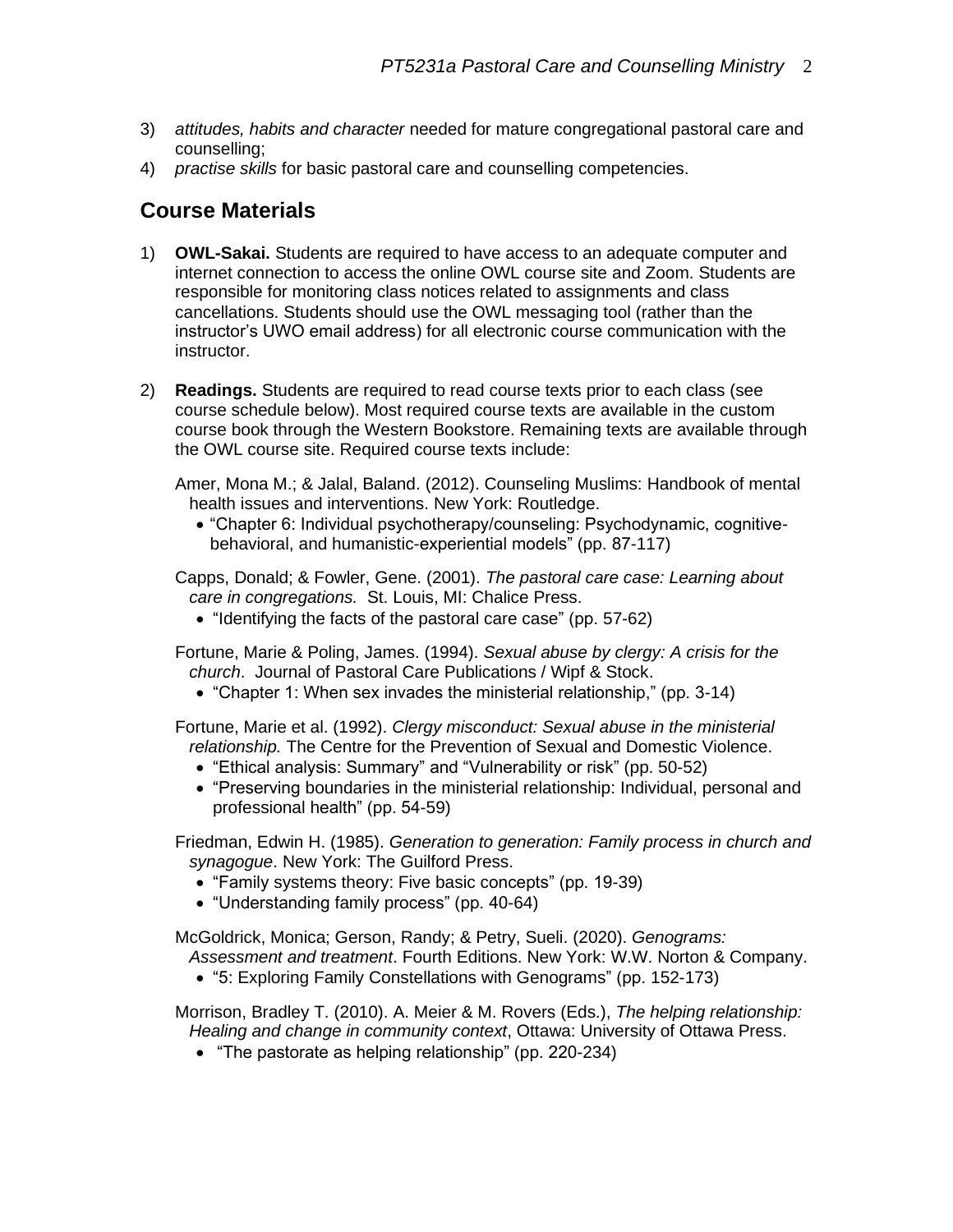- Peterson, Marilyn R. (1992). *At personal risk: Boundary violations in professionalclient relationships*. New York: W.W. Norton & Company.
	- "Chapter II: The power differential in the professional-client relationship," (pp. 34-49)

Rogers, Carl. (1957). "The necessary and sufficient conditions of therapeutic personality change." *Journal of consulting psychology, 21*:95-103.

Transitional Council, College of Registered Psychotherapists in Ontario. (2012). Entry-to-practice competency profile for registered psychotherapists. Web accessed: July 7, 2014.

Turnell, Andrew & Edward, Steve. (1993). Introduction to Solution Focused Brief Therapy for School Psychologists. Centrecare Brief Therapy Services and Michelle Wilson and Andrew Turnell.

- "Assumptions of Solution Focused Approach" (p. 4)
- "Of Miracles and Goals…" (pp. 6-7)
- "Of Exceptions, Past Successes, Pre-Session Change and Parts of Miracles" (pp. 8-9)
- "Scaling Questions" (pp. 10-12)
- "Co-Operative Client Therapist Relationships" (pp. 13-16)
- "Tasks in Solution Focused Brief Therapy" (pp. 19-20)

VanKatwyk, Peter. (2003). *Spiritual care and therapy: Integrative perspectives*. Waterloo: Wilfrid Laurier Press.

- "Appendix 3: Genogram format" (pp. 170-171)
- "Appendix 1: The three core care conditions" (p. 167)
- "Chapter 7 The helping style inventory: A synthesis" (pp. 75-84)

Walsh, Froma. (Ed.) (2012). *Normal family process, 4th Edition*. New York: Guilford Press.

- McGoldrick, M & Ashton, D. "Culture: A challenge to concepts of normality" (pp. 249-268)
- Walsh, F. "Family resilience: Strengths forged through adversity" (pp. 399-422)
- 3) **Case Study Movies**. Students are required to obtain and view the following movies in preparation for the related Open Book Exams:

Schwary, R. L. (Producer), & Redford, R. (Director). (1980). Ordinary people [Motion picture]. Los Angeles: Paramount.

Matalon, D., et al. (Producers), & Hallström, L. (Director). (1993). What's eating Gilbert Grape? [Motion picture]. Los Angeles: Paramount.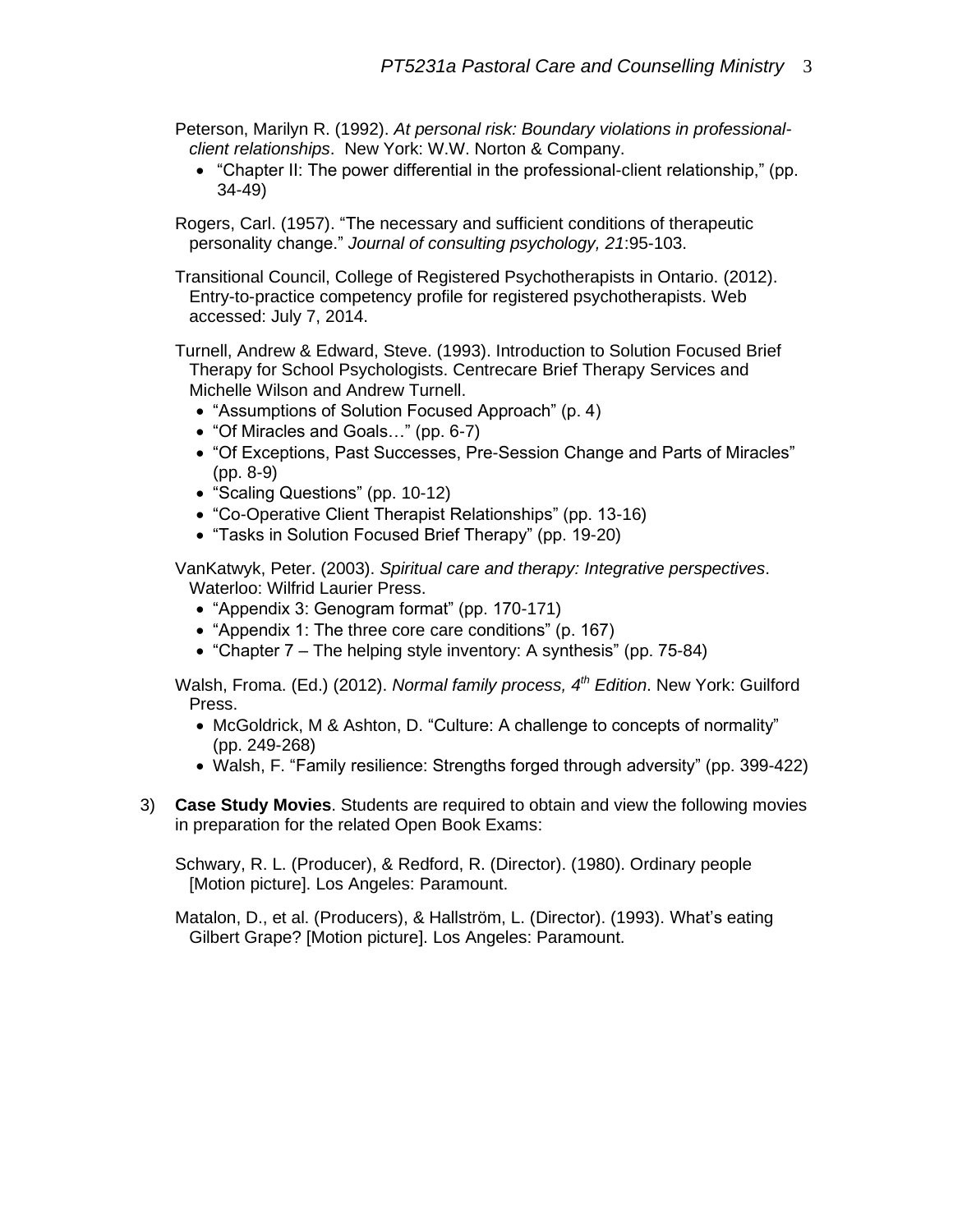# **Assignments & Methods of Evaluation of Assignments**

- 1) **Open Book Exams** (80%). Students are required to access, complete and submit the full set of exams using OWL. Students are responsible for tracking due dates of specific exams. A penalty of 10% applies to late submissions. See the **Grading and Competencies Rubric** for each exam prior to writing exams.
	- Identified Patient (due Week 8)
	- Emotional Triangles (due Week 8)
	- Core Conditions (due Week 10)
	- Exception Questions (due Week 10)
	- Customer Classification (due Week 12)
	- Scaling Questions (due Week 12)
- 2) **Class participation** (20%). Students are expected to participate in class discussions, practise sessions, and online assessments and discussion forum. Attendance throughout the course is required. *Course outcomes and assignments cannot be completed successfully with multiple missed classes*. Students should make the necessary arrangements around family and work responsibilities, including having others on call for pastoral duties, to ensure uninterrupted class attendance. Students encountering personal or family emergencies will be accommodated. Students are responsible for partnering with other students to obtain class notes for a missed class. Students are required to access and read the **Class Participation Rubric**, which describes expectations related to:
	- Attendance (5 points)
	- Attitude and Initiative (5 points)
	- Class and Online Discussions (5 points)
	- Online Student Self-Assessments (5 points)

**Please note**: this course is not intended as a form of counselling or therapy for participants. However, discussion of life issues within the course may evoke reactions within students. Students are encouraged to address these issues with the instructor, and where necessary seek referral to available pastoral care or counselling resources.

# **Course Syllabus**

#### **1. Tuesday, September 14, 2021 Integrated Model of Pastoral Care and Counselling**

Online Modules Prior to Class:

- pastoral paradigm and pastoral care
- common factors
- brief history of pastoral counselling

# Required readings (Custom Course Book):

- CRPO, "Entry-to-practice competencies"
- Morrison, "The pastorate as helping relationship"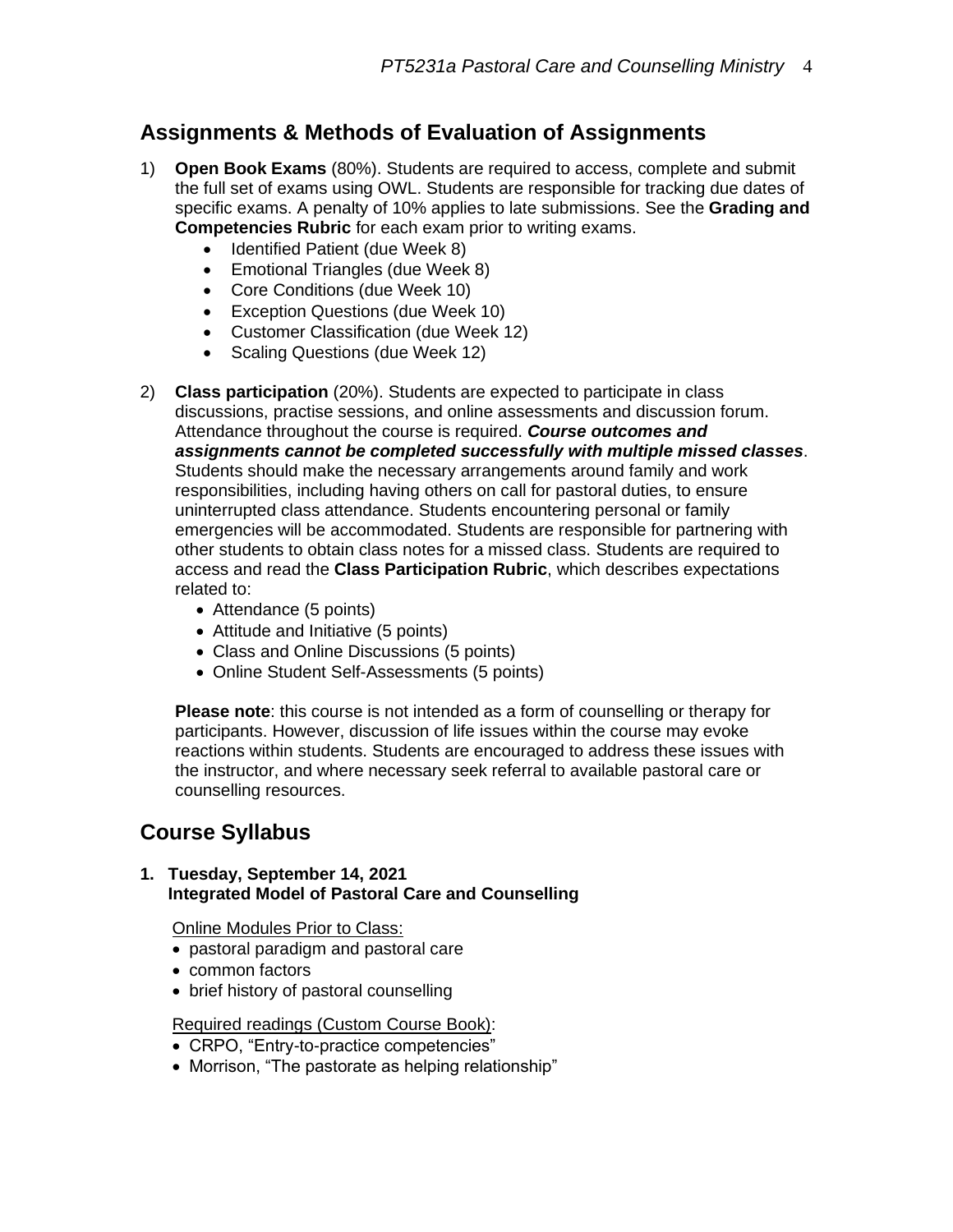# **2. Tuesday, September 21, 2021 Pastoral Care and Counselling Foundations**

Online Modules Prior to Class:

- five distinguishing features
- use of scripture in pastoral counselling
- narrative theory and pastoral counselling

Required readings (Custom Course Book):

• Capps & Fowler, "Identifying the facts of the pastoral care case"

### **3. Tuesday, September 28, 2021 Contextual and Extra-Therapeutic Factors**

Online Modules Prior to Class:

- resilience
- intercultural competence

# Required readings (Custom Course Book):

- McGoldrick & Ashton, "Culture: A challenge to concepts of normality"
- Amer & Jalal, "Chapter 6: Individual psychotherapy/counseling: Psychodynamic, cognitive-behavioral, and humanistic-experiential models"
- Walsh, "Family resilience: Strengths forged through adversity"

### **4. Tuesday, October 5, 2021 Family Systems Theory**

**Online Modules Prior to Class:** 

- family systems concepts
- family systems processes

# Required readings (Custom Course Book):

- Friedman, "Family systems theory: five basic concepts"
- Friedman, "Understanding family process"

### **5. Tuesday, October 12, 2021 Safe and Effective Use of Self**

Online Modules Prior to Class:

- professional power and boundaries
- therapeutic impairment

# Required readings (Custom Course Book):

• Peterson, "Chapter II: The power differential in the professional-client relationship"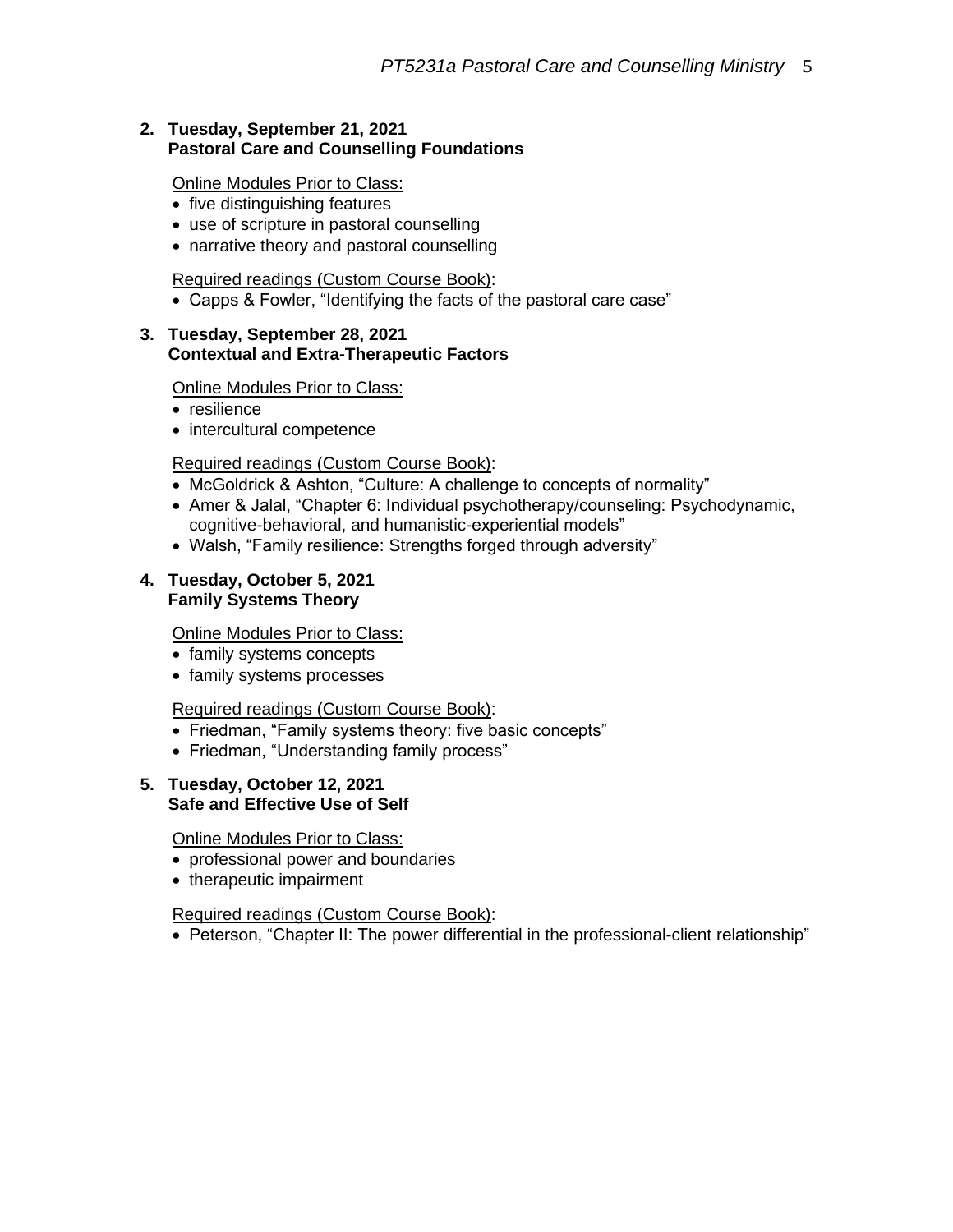# **6. Tuesday, October 19, 2021 The Therapeutic Relationship**

Online Modules Prior to Class:

- client orientation and informed consent
- core conditions

#### Required readings (Custom Course Book):

- VanKatwyk, "Appendix 1: The three core care conditions"
- Rogers, "The necessary and sufficient conditions of therapeutic personality change"

#### **7. Tuesday, October 26, 2021 Genograms and Assessment**

# Online Modules Prior to Class:

- assessment tools
- genograms

### Required readings (Custom Course Book):

- McGoldrick, "5: Exploring Family Constellations with Genograms"
- VanKatwyk, "Appendix 3: Genogram format"

### Required readings (OWL):

- Puchalski, C.M. (2012). Chapter 29: Restorative Care. In Cobb, M *et al* (Eds.), Oxford Textbook of Spirituality in Healthcare (pp. 197-210). Oxford University Press.
- Morrison, "Spiritual Screening: Why Care?"

# **\*\* Tuesday, November 2, 2021 ~ READING WEEK ~ No Class \*\***

• use this time to i) complete your first set of open book exams (due week 8), ii) get started on week 10 and 12 exams, iii) get ahead on next week's readings.

# **8. Tuesday, November 9, 2021 Goal Setting and Treatment Planning**

Online Modules Prior to Class:

- goal setting and treatment planning
- solution focused assumptions

# Required readings (OWL):

- Turnell, Andrew & Edward, Steve. (1993*). Introduction to Solution Focused Brief Therapy for School Psychologists*. Centrecare Brief Therapy Services and Michelle Wilson and Andrew Turnell.
	- o "Assumptions of Solution Focused Approach"
	- o "Of Miracles and Goals…"
	- o "Of Exceptions, Past Successes, Pre-Session Change and Parts of Miracles"

# Due online (OWL) prior to class:

• Open book exams: 1) Identified Patient, 2) Emotional Triangles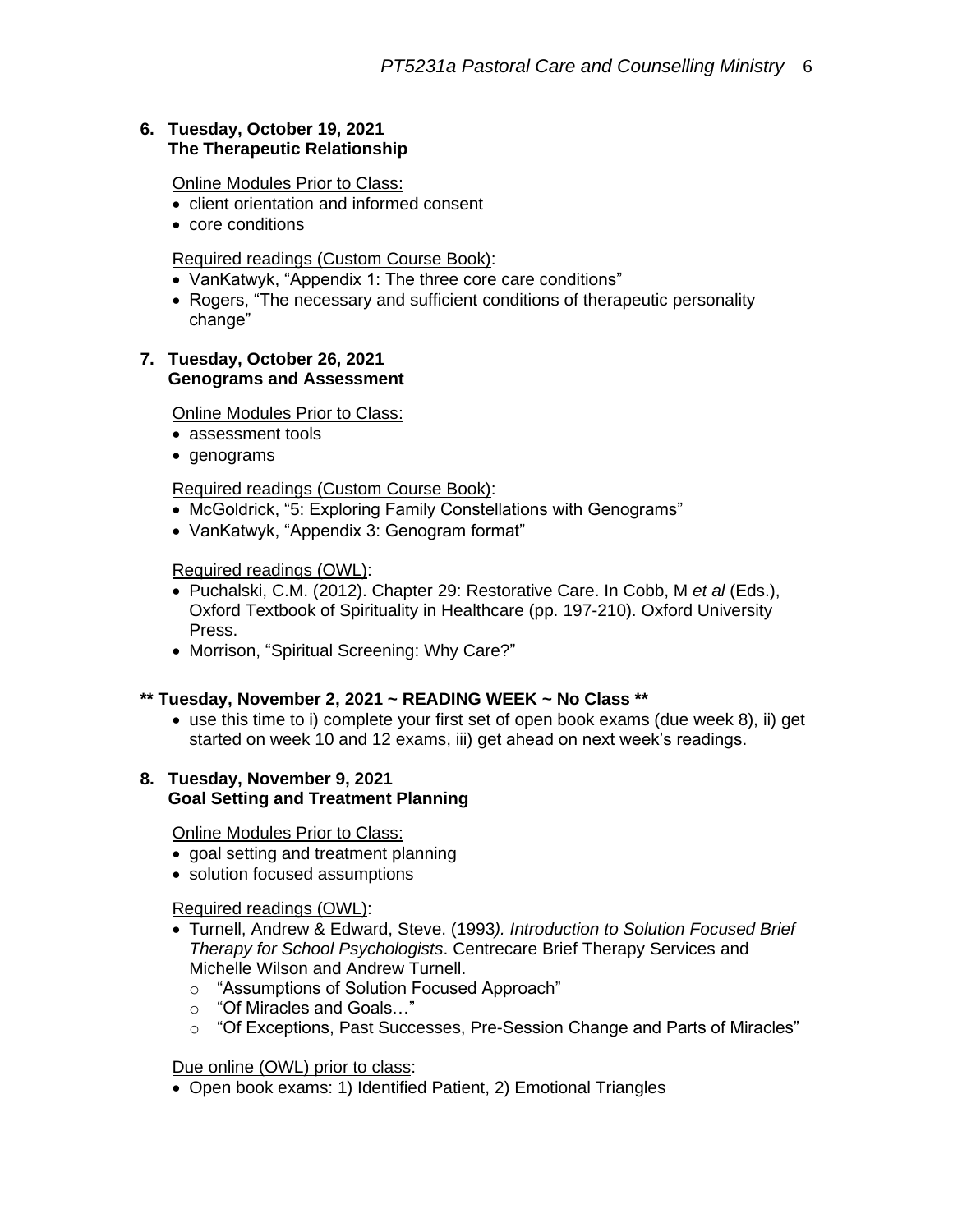# **9. Tuesday, November 16, 2021 Solution Focused Pastoral Counselling**

Online Modules Prior to Class:

- solution focused techniques
- client types

### Required readings (OWL):

- Turnell, Andrew & Edward, Steve. (1993). *Introduction to Solution Focused Brief Therapy for School Psychologists*. Centrecare Brief Therapy Services and Michelle Wilson and Andrew Turnell.
	- o "Scaling Questions"
	- o "Co-Operative Client Therapist Relationships"
	- o "Tasks in Solution Focused Brief Therapy"

#### **10. Tuesday, November 23, 2021 Helping Strategies**

Online Modules Prior to Class:

- helping styles
- Satir iceberg

Required readings (OWL):

• VanKatwyk, "Chapter 7 - The helping style inventory: A synthesis"

### Due online (OWL) prior to class:

• Open book exams: 3) Core Conditions, 4) Exception Questions

#### **11. Tuesday, November 30, 2021 Change Process and Evaluation**

Online Modules Prior to Class:

• trans-theoretical change theory

#### Required readings (OWL):

- no assigned readings this week
- catch up on missed readings

#### **12. Tuesday, December 7, 2021 Professional Standards**

#### Online Modules Prior to Class:

- codes of ethics and standards of practice
- clergy sexual misconduct

# Required readings (OWL):

- Fortune, "Chapter 1: When sex invades the ministerial relationship"
- Fortune, "Ethical analysis: summary" and "Vulnerability and risk"
- Fortune, "Preserving boundaries in the ministerial relationship"

#### Due online (OWL) prior to class:

• Open book exams: 5) Customer Classification, 6) Scaling Questions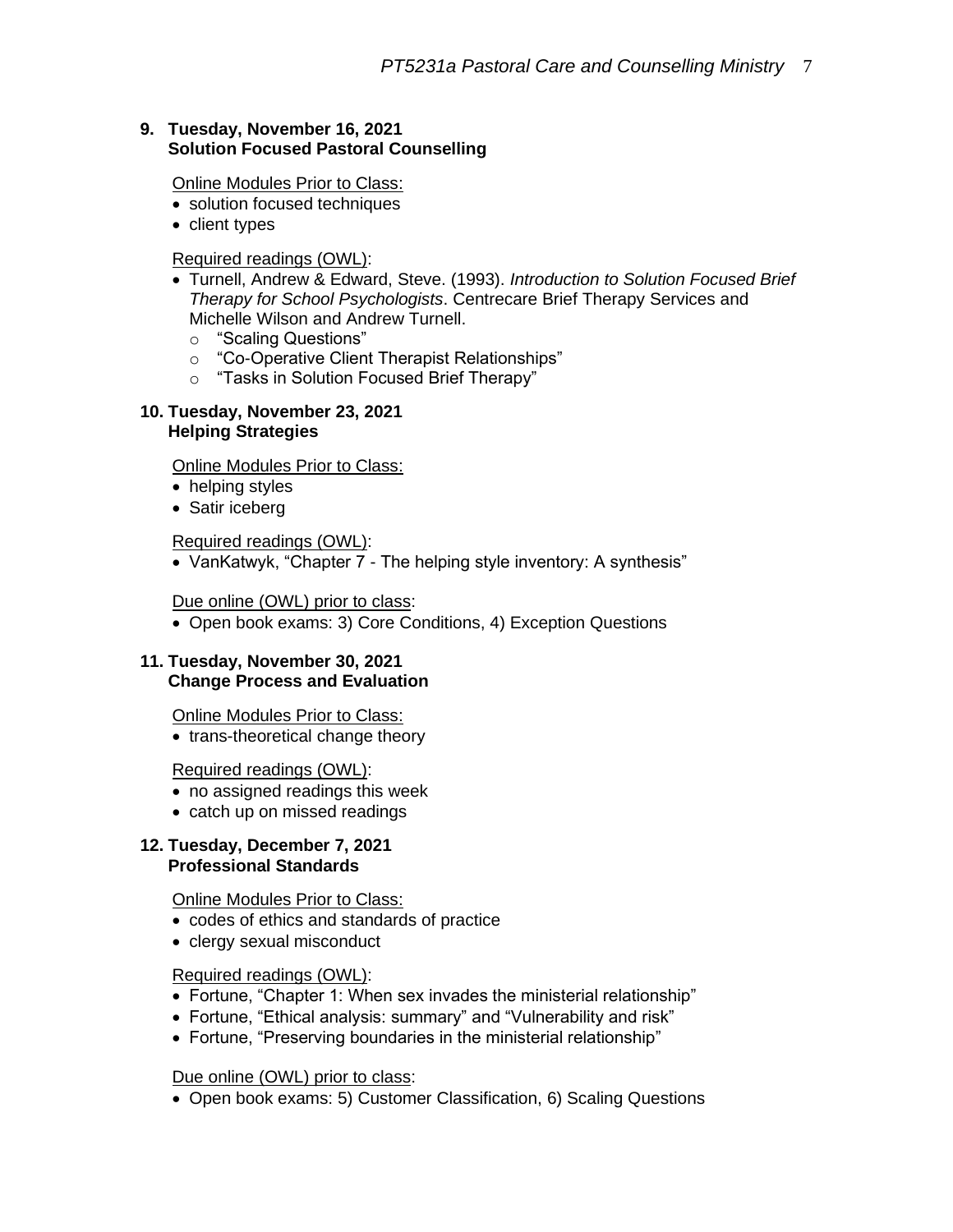# **Additional Statements:**

- **1. Statement on Use of Electronic Devices:** It is not appropriate to use technology (such as, but not limited, to laptops, PDAs, cell phones) in the classroom for non-classroom activities. Such activity is disruptive and is distracting to other students and to the instructor, and can inhibit learning. Students are expected to respect the classroom environment and to refrain from inappropriate use of technology and other electronic devices in class.
- **2. Statement on Academic Offences:** Scholastic offences are taken seriously and students are directed to read the appropriate policy, specifically, the definition of what constitutes a Scholastic offence, at the following web site:

[https://westerncalendar.uwo.ca/PolicyPages.cfm?Command=showCategory&PolicyCategoryID=1&Sele](https://westerncalendar.uwo.ca/PolicyPages.cfm?Command=showCategory&PolicyCategoryID=1&SelectedCalendar=Live&ArchiveID=#Page_20) [ctedCalendar=Live&ArchiveID=#Page\\_20.](https://westerncalendar.uwo.ca/PolicyPages.cfm?Command=showCategory&PolicyCategoryID=1&SelectedCalendar=Live&ArchiveID=#Page_20)

#### **3. Plagiarism-detecting Software/Computer Marking:**

A) All required papers may be subject to submission for textual similarity review to the commercial plagiarism detection software under license to the University for the detection of plagiarism. All papers submitted for such checking will be included as source documents in the reference database for the purpose of detecting plagiarism of papers subsequently submitted to the system. Use of the service is subject to the licensing agreement, currently between Western University and turnitin.com [\(http://www.turnitin.com\)](http://www.turnitin.com/).

B) Computer-marked multiple-choice tests and/or exams may be subject to submission for similarity review by software that will check for unusual coincidences in answer patterns that may indicate cheating.

#### **4. Support Services:**

- Huron's Faculty of Theology, Office of the Dean[: http://www.huronuc.on.ca](http://www.huronuc.on.ca/) > Theology
- Faculty of Theology office: srice@uwo.ca, 519-438-7224, ext. 289
- Bachelor's Academic Advising at Huron[: https://huronatwestern.ca/student-life/student](https://huronatwestern.ca/student-life/student-services/academic-advising/)[services/academic-advising/](https://huronatwestern.ca/student-life/student-services/academic-advising/)
- Huron's Writing Skills Centre[: https://huronatwestern.ca/library/writing-services/](https://huronatwestern.ca/library/writing-services/)
- Mental Health@Western:<http://www.uwo.ca/uwocom/mentalhealth/>Students who are in emotional/mental distress should refer to this website for a complete list of options about how to obtain help.
- Student Accessibility Services[: http://academicsupport.uwo.ca/accessible\\_education/index.html](http://academicsupport.uwo.ca/accessible_education/index.html) Western is committed to achieving barrier-free accessibility for all its members, including graduate students. As part of this commitment, Western provides a variety of services devoted to promoting, advocating, and accommodating persons with disabilities in their respective graduate program. Students with disabilities (for example, chronic illnesses, mental health conditions, mobility impairments) are encouraged to register with Student Accessibility Services, a confidential service designed to support graduate and undergraduate students through their academic program. With the appropriate documentation, the student will work with both SAS and their faculty (normally their Dean and/or Course instructor) to ensure that appropriate academic accommodations to program requirements are arranged.
- Services provided by Western University Student Council:<http://westernusc.ca/your-services/>
- **5. Academic Accommodation for Absences:** *Types of Accommodation and how to use them: [https://registrar.uwo.ca/academics/academic\\_considerations/index.html](https://registrar.uwo.ca/academics/academic_considerations/index.html) Student Medical Certificate can be found here, if required:*

 *[https://www.uwo.ca/univsec/pdf/academic\\_policies/appeals/medicalform.pdf](https://www.uwo.ca/univsec/pdf/academic_policies/appeals/medicalform.pdf)*

Students who experience an extenuating circumstance (illness, injury, or other extenuating circumstance) sufficiently significant to temporarily render them unable to meet academic requirements may submit a request for academic consideration through the following routes:

- i. **Submitting a Self-Reported Absence form** provided that the conditions for submission are Met (see below);
- ii. **For medical absences, submitting a Student Medical Certificate (SMC)**, signed by a licensed medical or mental health practitioner in order to be eligible for Academic Consideration (for instance, when a Self-Report is not possible: any assignment worth more than 30%, final exams, or December mid-terms during exam schedule); or
- iii. **For non-medical absences**, submitting appropriate documentation (e.g., obituary, police report, accident report, court order, etc.) to Academic Counselling in their Faculty of registration in order to be eligible for academic consideration. Students are encouraged to contact their Academic Counselling unit to clarify what documentation is appropriate.